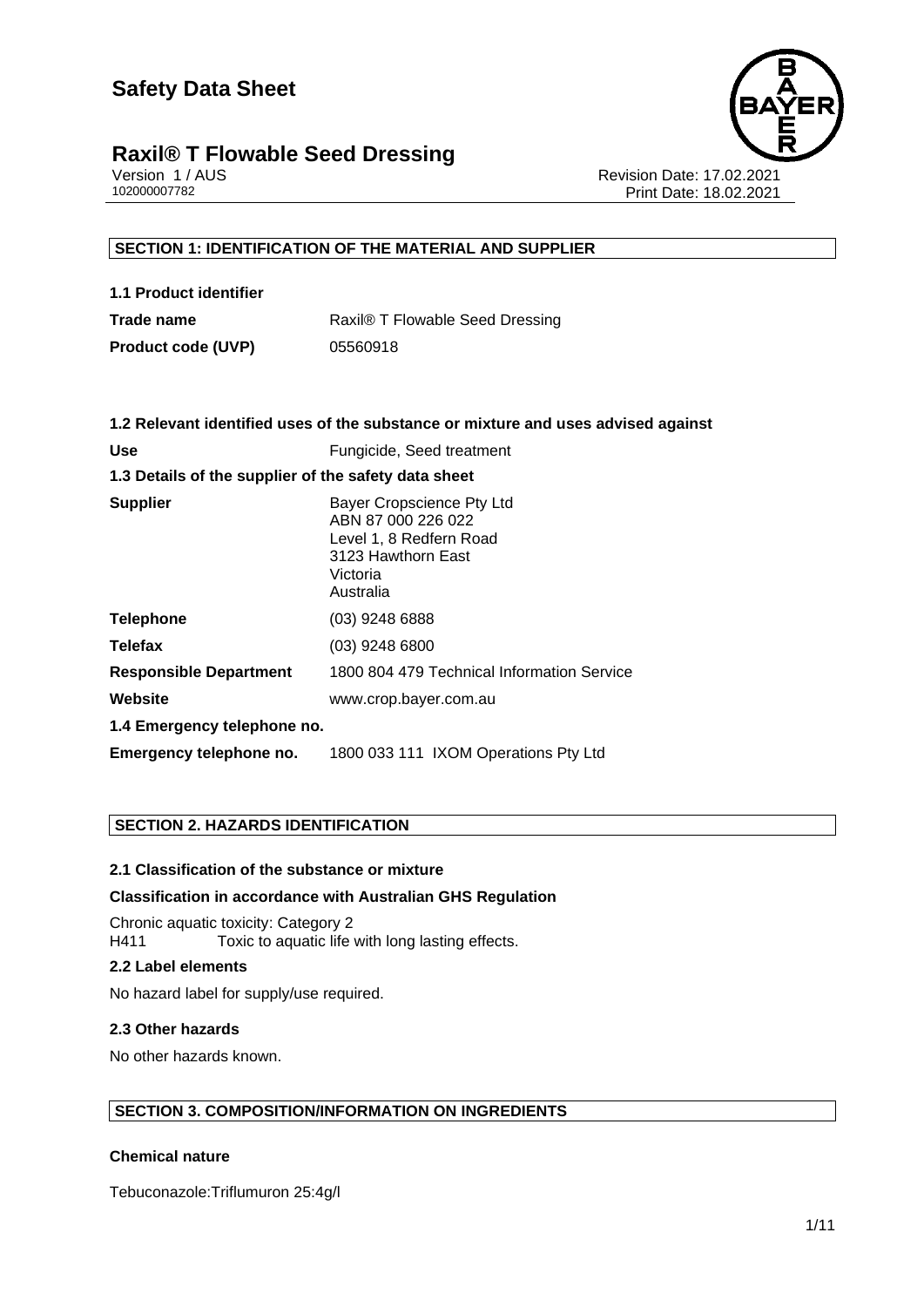## **Raxil® T Flowable Seed Dressing**<br>Version 1/AUS



Version 1 / AUS<br>10200007782<br>Print Date: 18.02 Print Date: 18.02.2021

Flowable concentrate for seed treatment (FS)

| Chemical name                                | CAS-No.       | Concentration [%]        |
|----------------------------------------------|---------------|--------------------------|
| Tebuconazole                                 | 107534-96-3   | 2.36                     |
| Triflumuron                                  | 64628-44-0    | 0.38                     |
| Glycerine                                    | $56 - 81 - 5$ | $>= 5.00 - \le 15.00$    |
| Synthetic amorphous silica                   | 112926-00-8   | $>= 1.00 - 5.00$         |
| (Benzyloxy) methanol                         | 14548-60-8    | $>= 0.02 - \le 0.20$     |
| 1,2-Benzisothiazol-3(2H)-one                 | 2634-33-5     | $>= 0.005 - \le 0.05$    |
| reaction mass of 5-chloro-2- methyl-2H-      | 55965-84-9    | $>= 0.0002 - \le 0.0015$ |
| isothiazol-3-one and 2-methyl-2H-isothiazol- |               |                          |
| $3 -$ one $(3:1)$                            |               |                          |
| Other ingredients (non-hazardous) to 100%    |               |                          |

#### **SECTION 4. FIRST AID MEASURES**

**If poisoning occurs, immediately contact a doctor or Poisons Information Centre (telephone 13 11 26), and follow the advice given. Show this Safety Data Sheet to the doctor.**

#### **4.1 Description of first aid measures**

| <b>Inhalation</b>   | Move the victim to fresh air and keep at rest. If symptoms persist, call a<br>physician.                                                                                                                                                                  |
|---------------------|-----------------------------------------------------------------------------------------------------------------------------------------------------------------------------------------------------------------------------------------------------------|
| <b>Skin contact</b> | Take off contaminated clothing and shoes immediately. Wash off<br>thoroughly with plenty of soap and water, if available with<br>polyethyleneglycol 400, subsequently rinse with water. If symptoms<br>persist, call a physician.                         |
| Eye contact         | Rinse immediately with plenty of water, also under the eyelids, for at<br>least 15 minutes. If eye irritation or redness persists, see an<br>ophthalmologist.                                                                                             |
| Ingestion           | Rinse mouth. Do NOT induce vomiting. If symptoms persist, call a<br>physician. Do not induce vomiting or give anything by mouth to an<br>unconscious person.                                                                                              |
|                     | 4.2 Most important symptoms and effects, both acute and delayed                                                                                                                                                                                           |
| <b>Symptoms</b>     | To date no symptoms are known.                                                                                                                                                                                                                            |
|                     | 4.3 Indication of any immediate medical attention and special treatment needed                                                                                                                                                                            |
| <b>Treatment</b>    | Systemic treatment: Treat symptomatically. There is no specific<br>antidote. Gastric lavage is not normally required. However, if a<br>significant amount (more than a mouthful) has been ingested,<br>administer activated charcoal and sodium sulphate. |

#### **SECTION 5. FIRE FIGHTING MEASURES**

| 5.1 Extinguishing media |  |
|-------------------------|--|
|                         |  |

**Suitable** Water spray, Foam, Dry chemical, Carbon dioxide (CO2), Sand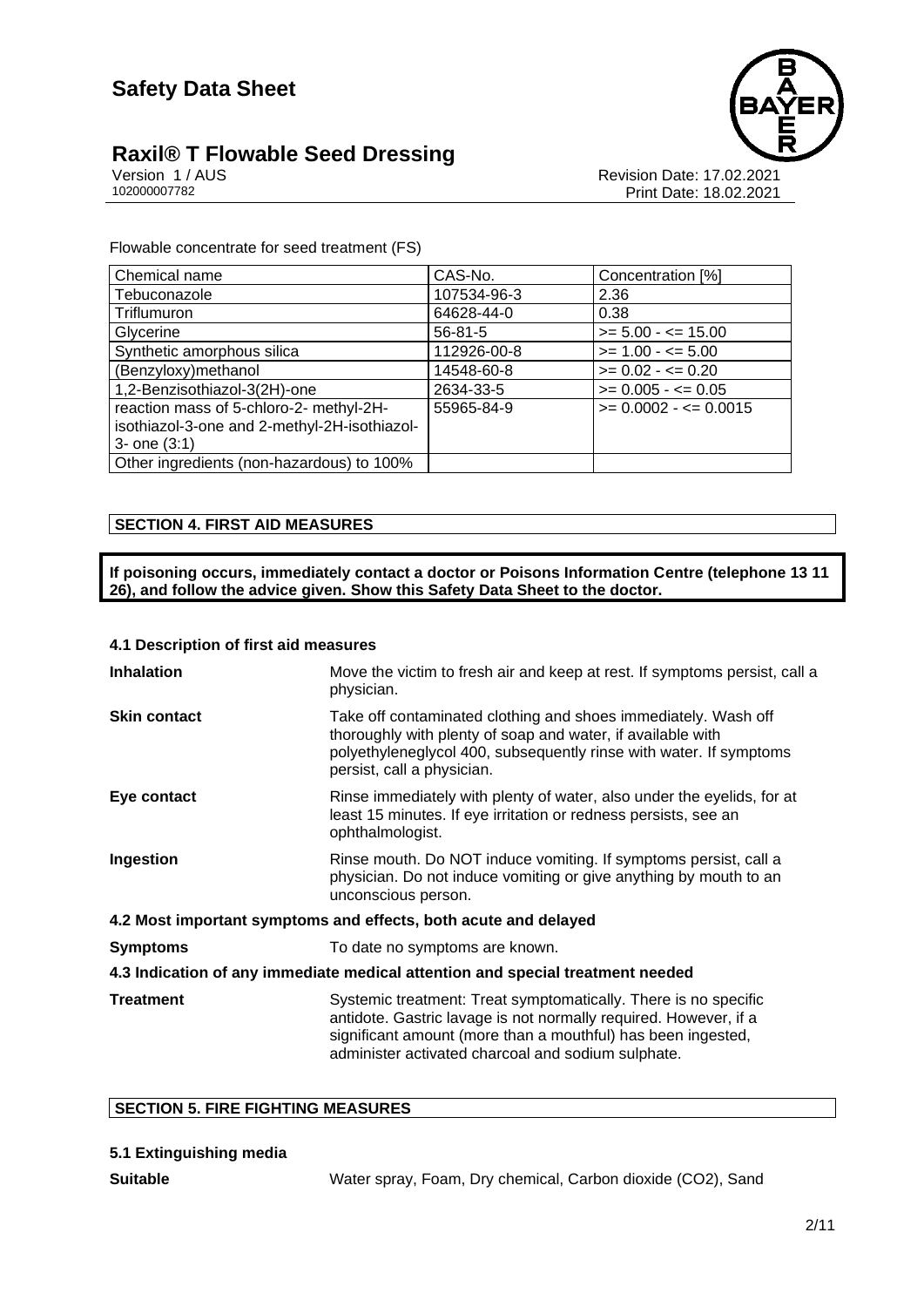## **Raxil® T Flowable Seed Dressing 3/11**



Version 1 / AUS Revision Date: 17.02.2021 102000007782 Print Date: 18.02.2021

| 5.2 Special hazards arising<br>from the substance or<br>mixture | In the event of fire the following may be released: Hydrogen chloride<br>(HCI), Hydrogen cyanide (hydrocyanic acid), Hydrogen fluoride,<br>Carbon monoxide (CO), Nitrogen oxides (NOx)                                                                                                                                                       |  |
|-----------------------------------------------------------------|----------------------------------------------------------------------------------------------------------------------------------------------------------------------------------------------------------------------------------------------------------------------------------------------------------------------------------------------|--|
| 5.3 Advice for firefighters                                     |                                                                                                                                                                                                                                                                                                                                              |  |
| <b>Special protective</b><br>equipment for firefighters         | Wear self-contained breathing apparatus and protective suit.                                                                                                                                                                                                                                                                                 |  |
| <b>Further information</b>                                      | Evacuate personnel to safe areas. Whenever possible, contain fire-<br>fighting water by diking area with sand or earth. Remove product from<br>areas of fire, or otherwise cool containers with water in order to avoid<br>pressure being built up due to heat. Do not allow run-off from fire<br>fighting to enter drains or water courses. |  |
| <b>Hazchem Code</b>                                             | $\cdot 3Z$                                                                                                                                                                                                                                                                                                                                   |  |
| <b>SECTION 6. ACCIDENTAL RELEASE MEASURES</b>                   |                                                                                                                                                                                                                                                                                                                                              |  |
|                                                                 |                                                                                                                                                                                                                                                                                                                                              |  |
|                                                                 | 6.1 Personal precautions, protective equipment and emergency procedures                                                                                                                                                                                                                                                                      |  |
| <b>Precautions</b>                                              | Avoid contact with spilled product or contaminated surfaces. When<br>dealing with a spillage do not eat, drink or smoke. Use personal<br>protective equipment. Keep unauthorized people away.                                                                                                                                                |  |
| <b>6.2 Environmental</b><br>precautions                         | Do not allow to get into surface water, drains and ground water. If the<br>product contaminates rivers and lakes or drains inform respective<br>authorities.                                                                                                                                                                                 |  |
|                                                                 | 6.3 Methods and materials for containment and cleaning up                                                                                                                                                                                                                                                                                    |  |
| Methods for cleaning up                                         | Collect and transfer the product into a properly labelled and tightly<br>closed container. Soak up with inert absorbent material (e.g. sand,<br>silica gel, acid binder, universal binder, sawdust). Clean contaminated                                                                                                                      |  |

| 6.4 Reference to other | Information regarding safe handling, see section 7.                 |
|------------------------|---------------------------------------------------------------------|
| <b>sections</b>        | Information regarding personal protective equipment, see section 8. |
|                        | Information regarding waste disposal, see section 13.               |

floors and objects thoroughly, observing environmental regulations.

#### **SECTION 7. HANDLING AND STORAGE**

#### **7.1 Precautions for safe handling**

| Advice on safe handling                                   | Avoid contact with skin, eyes and clothing. Ensure adequate ventilation.                           |
|-----------------------------------------------------------|----------------------------------------------------------------------------------------------------|
| <b>Advice on protection</b><br>against fire and explosion | No special precautions required.                                                                   |
| <b>Hygiene measures</b>                                   | Contact with eyes and skin must be avoided. Wash thoroughly with<br>soap and water after handling. |

**7.2 Conditions for safe storage, including any incompatibilities**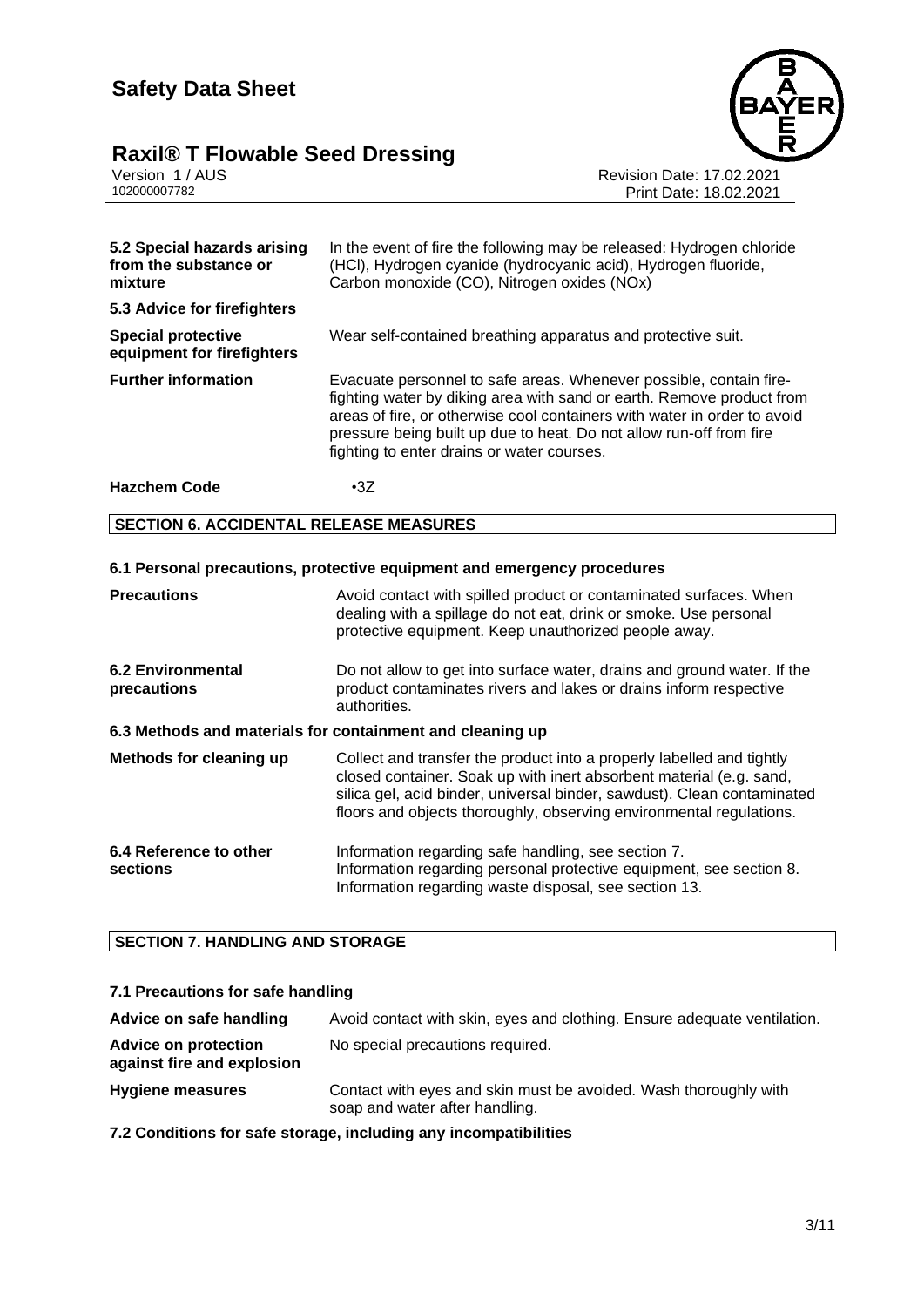

**Raxil® T Flowable Seed Dressing**<br> *Version 1/AUS***<br>
102000007782** 

Revision Date: 17.02.2021 Print Date: 18.02.2021

| Requirements for storage | Store in original container. Keep out of reach of children and animals.                                                                                                                   |
|--------------------------|-------------------------------------------------------------------------------------------------------------------------------------------------------------------------------------------|
| areas and containers     | Keep away from direct sunlight. Store in a cool, dry place and in such a<br>manner as to prevent cross contamination with other crop protection<br>products, fertilizers, food, and feed. |

**Advice on common storage** Keep away from food, drink and animal feedingstuffs.

#### **SECTION 8. EXPOSURE CONTROLS / PERSONAL PROTECTION**

#### **8.1 Control parameters**

| <b>Components</b>          | CAS-No.       | <b>Control parameters</b>  | Update  | <b>Basis</b> |
|----------------------------|---------------|----------------------------|---------|--------------|
| Tebuconazole               | 107534-96-3   | $0.2$ mg/m $3$<br>(SK-ABS) |         | OES BCS*     |
| <b>Triflumuron</b>         | 64628-44-0    | $0.2$ mg/m $3$<br>(TWA)    |         | OES BCS*     |
| Glycerine                  | $56 - 81 - 5$ | $10$ mg/m $3$<br>(TWA)     | 12 2011 | AU NOEL      |
| (Inhalable mist.)          |               |                            |         |              |
| Synthetic amorphous silica | 112926-00-8   | $10$ mg/m $3$<br>(TWA)     | 12 2011 | AU NOEL      |
| (Inhalable dust.)          |               |                            |         |              |

\*OES BCS: Internal Bayer AG, Crop Science Division "Occupational Exposure Standard"

#### **8.2 Exposure controls**

| <b>Respiratory protection</b>      | In case of insufficient ventilation wear suitable respiratory equipment.<br>Dust mask                                                                     |
|------------------------------------|-----------------------------------------------------------------------------------------------------------------------------------------------------------|
| <b>Hand protection</b>             | PVC or nitrile rubber gloves                                                                                                                              |
| Eye protection                     | Goggles                                                                                                                                                   |
| Skin and body protection           | Long-sleeved shirt and long pants<br>Chemical resistant headgear for overhead exposure                                                                    |
| <b>General protective measures</b> | In normal use and handling conditions please refer to the label<br>and/or leaflet. In all other cases the above mentioned<br>recommendations would apply. |
| <b>Engineering Controls</b>        |                                                                                                                                                           |
| Advice on safe handling            | Avoid contact with skin, eyes and clothing. Ensure adequate ventilation.                                                                                  |

#### **SECTION 9. PHYSICAL AND CHEMICAL PROPERTIES**

#### **9.1 Information on basic physical and chemical properties**

| Form                   | suspension           |
|------------------------|----------------------|
| <b>Colour</b>          | red                  |
| Odour                  | weak, characteristic |
| <b>Odour Threshold</b> | No data available    |
| рH                     | 6.0 - 8.0 (23 °C)    |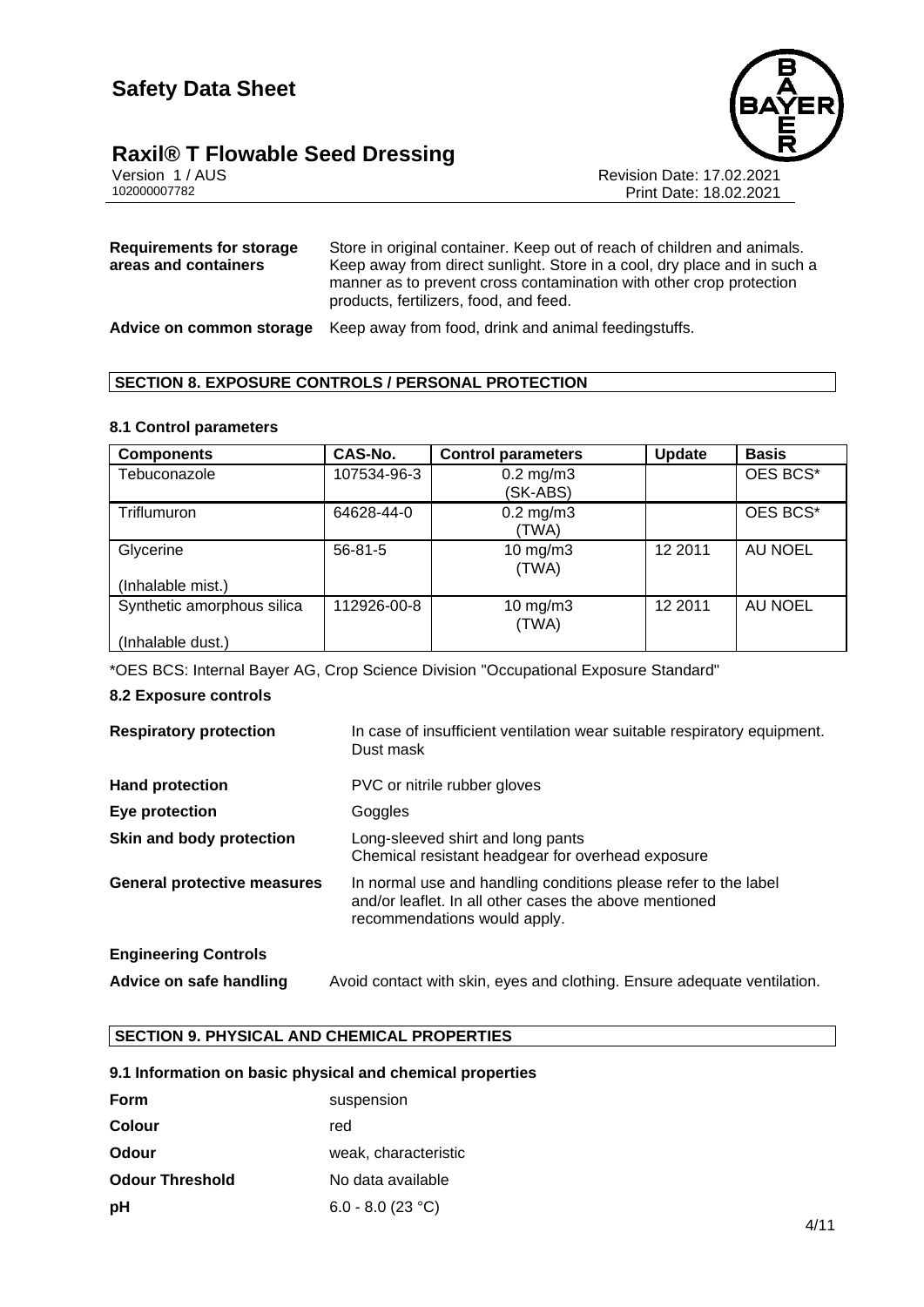### **Raxil® T Flowable Seed Dressing 5/11**



Version 1 / AUS Revision Date: 17.02.2021 102000007782 Print Date: 18.02.2021

| <b>Melting point/range</b>                               | No data available                                            |
|----------------------------------------------------------|--------------------------------------------------------------|
| <b>Boiling Point</b>                                     | No data available                                            |
| <b>Flash point</b>                                       | >100 °C                                                      |
| <b>Flammability</b>                                      | No data available                                            |
| <b>Auto-ignition temperature</b>                         | No data available                                            |
| <b>Minimum ignition energy</b>                           | No data available                                            |
| Self-accelarating<br>decomposition temperature<br>(SADT) | No data available                                            |
| <b>Upper explosion limit</b>                             | No data available                                            |
| <b>Lower explosion limit</b>                             | No data available                                            |
| Vapour pressure                                          | No data available                                            |
| <b>Evaporation rate</b>                                  | No data available                                            |
| <b>Relative vapour density</b>                           | No data available                                            |
| <b>Relative density</b>                                  | No data available                                            |
| <b>Density</b>                                           | ca. 1.07 g/cm <sup>3</sup> (20 °C)                           |
| <b>Water solubility</b>                                  | No data available                                            |
| <b>Partition coefficient: n-</b><br>octanol/water        | Tebuconazole: log Pow: 3.7                                   |
|                                                          | Triflumuron: log Pow: 4.9 (22 °C)                            |
| Viscosity, dynamic                                       | No data available                                            |
| <b>Viscosity, kinematic</b>                              | No data available                                            |
| <b>Oxidizing properties</b>                              | No data available                                            |
| <b>Explosivity</b>                                       | No data available                                            |
| 9.2 Other information                                    | Further safety related physical-chemical data are not known. |

#### **SECTION 10. STABILITY AND REACTIVITY**

| 10.1 Reactivity                            |                                                                                         |
|--------------------------------------------|-----------------------------------------------------------------------------------------|
| <b>Thermal decomposition</b>               | Stable under normal conditions.                                                         |
| <b>10.2 Chemical stability</b>             | Stable under recommended storage conditions.                                            |
| 10.3 Possibility of<br>hazardous reactions | No hazardous reactions when stored and handled according to<br>prescribed instructions. |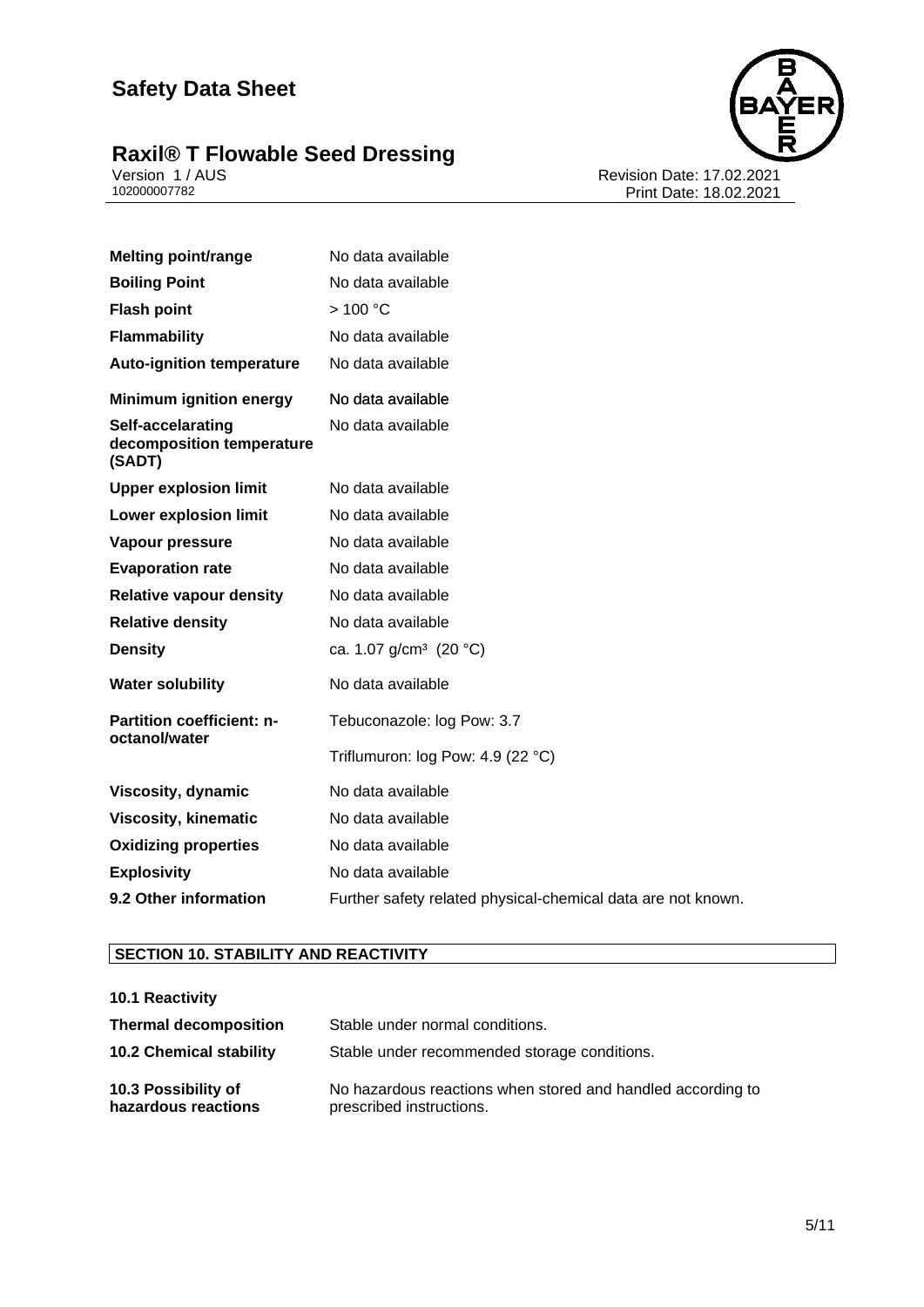

## **Raxil® T Flowable Seed Dressing**<br>Version 1/AUS

Version 1 / AUS<br>10200007782<br>Print Date: 18.02 Print Date: 18.02.2021

| <b>10.4 Conditions to avoid</b>                     | Elevated temperatures                                                                                                                                                            |
|-----------------------------------------------------|----------------------------------------------------------------------------------------------------------------------------------------------------------------------------------|
| <b>10.5 Incompatible materials</b> Oxidizing agents |                                                                                                                                                                                  |
| 10.6 Hazardous<br>decomposition products            | Thermal decomposition can lead to release of:<br>Hydrogen chloride (HCI)<br>Hydrogen cyanide (hydrocyanic acid)<br>Hydrogen fluoride<br>Carbon monoxide<br>Nitrogen oxides (NOx) |

#### **SECTION 11. TOXICOLOGICAL INFORMATION**

#### **11.1 Information on toxicological effects**

| <b>Acute oral toxicity</b>                  | LD50 (Rat) 1,700 mg/kg<br>The value mentioned relates to the active ingredient tebuconazole.<br>LD50 (Rat) $> 5,000$ mg/kg<br>The value mentioned relates to the active ingredient triflumuron.     |
|---------------------------------------------|-----------------------------------------------------------------------------------------------------------------------------------------------------------------------------------------------------|
| <b>Acute inhalation toxicity</b>            | $LC50$ (Rat) $> 5.1$ mg/l<br>Exposure time: 4 h<br>Determined in the form of dust.<br>The value mentioned relates to the active ingredient tebuconazole.                                            |
|                                             | $LC50$ (Rat) > 1.6 mg/l<br>Exposure time: 4 h<br>Determined in the form of dust.<br>Highest attainable concentration.<br>The value mentioned relates to the active ingredient triflumuron.          |
| <b>Acute dermal toxicity</b>                | LD50 (Rat) $> 5,000$ mg/kg<br>The value mentioned relates to the active ingredient tebuconazole.<br>LD50 (Rat) $> 5,000$ mg/kg<br>The value mentioned relates to the active ingredient triflumuron. |
| <b>Skin corrosion/irritation</b>            | No skin irritation (Rabbit)<br>The information is derived from the properties of the individual<br>components.                                                                                      |
| Serious eye damage/eye<br>irritation        | Mild eye irritation (Rabbit)<br>The value mentioned relates to the active ingredient tebuconazole.                                                                                                  |
| <b>Respiratory or skin</b><br>sensitisation | Non-sensitizing (Guinea pig)<br>The information is derived from the properties of the individual<br>components.                                                                                     |

#### **Assessment mutagenicity**

Tebuconazole was not mutagenic or genotoxic in a battery of in vitro and in vivo tests. Triflumuron was not mutagenic or genotoxic in a battery of in vitro and in vivo tests.

#### **Assessment carcinogenicity**

Tebuconazole caused at high dose levels an increased incidence of tumours in mice in the following organ(s): Liver. The mechanism of tumour formation is not considered to be relevant to man. Triflumuron was not carcinogenic in lifetime feeding studies in rats and mice.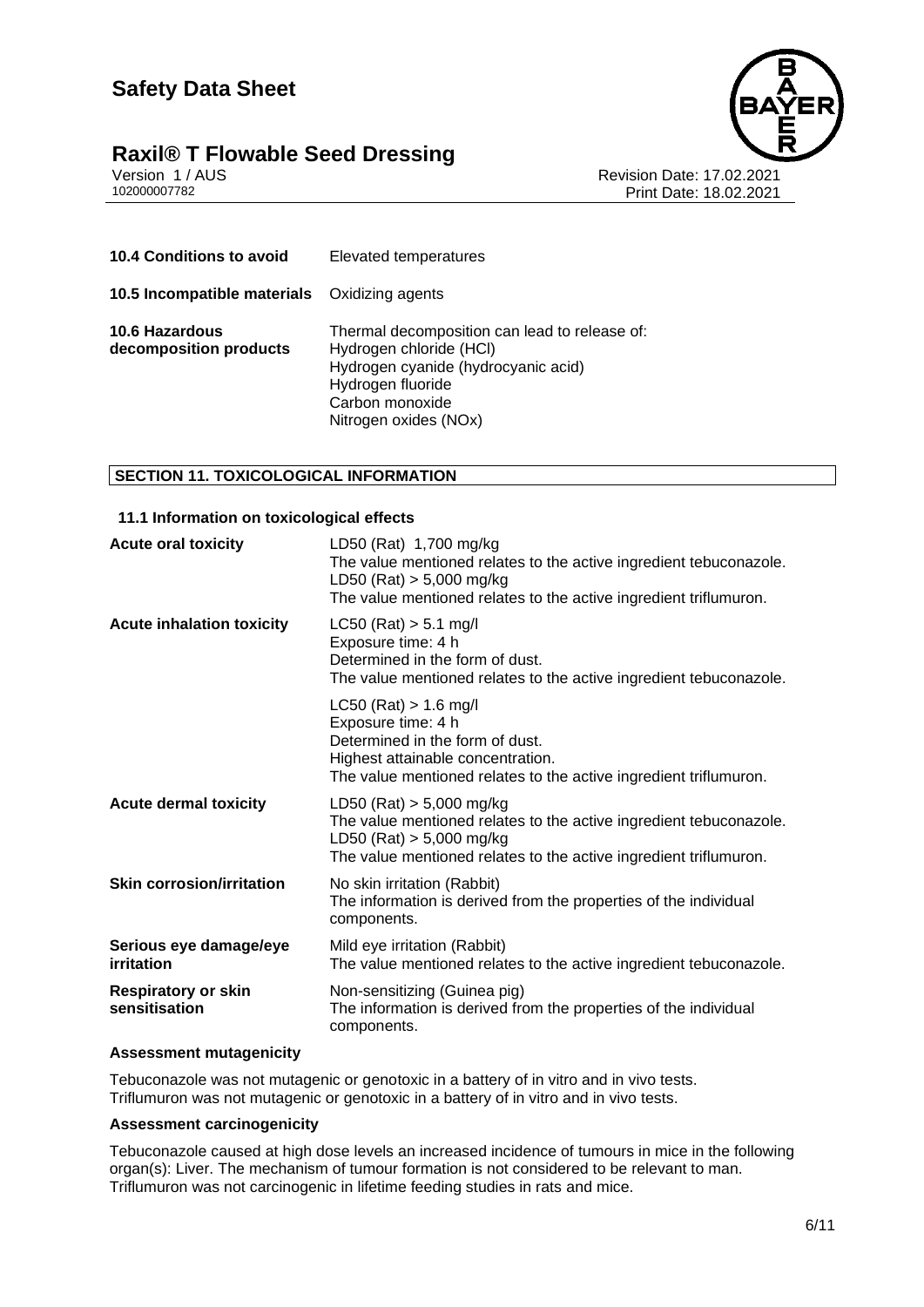## **Raxil® T Flowable Seed Dressing**



Version 1 / AUS Revision Date: 17.02.2021 Print Date: 18.02.2021

#### **Assessment toxicity to reproduction**

Tebuconazole caused reproduction toxicity in a two-generation study in rats only at dose levels also toxic to the parent animals. The reproduction toxicity seen with Tebuconazole is related to parental toxicity.

Triflumuron did not cause reproductive toxicity in a two-generation study in rats.

#### **Assessment developmental toxicity**

Tebuconazole caused developmental toxicity only at dose levels toxic to the dams. Tebuconazole caused an increased incidence of post implantation losses, an increased incidence of non-specific malformations.

Triflumuron did not cause developmental toxicity in rats and rabbits.

#### **Assessment STOT Specific target organ toxicity – single exposure**

Tebuconazole: Based on available data, the classification criteria are not met.

Triflumuron: Based on available data, the classification criteria are not met.

#### **Assessment STOT Specific target organ toxicity – repeated exposure**

Tebuconazole did not cause specific target organ toxicity in experimental animal studies. Triflumuron did not cause specific target organ toxicity in experimental animal studies.

#### **Aspiration hazard**

Based on available data, the classification criteria are not met.

#### **Information on likely routes of exposure**

May be harmful if inhaled. May cause skin irritation. May cause eye irritation. Harmful if swallowed.

**Early onset symptoms related to exposure** Refer to Section 4

**Delayed health effects from exposure** Refer to Section 11

**Exposure levels and health effects** Refer to Section 4

**Interactive effects** Not known

**When specific chemical data is not available** Not applicable

#### **Mixture of chemicals** Refer to Section 2.1

#### **Further information**

No further toxicological information is available.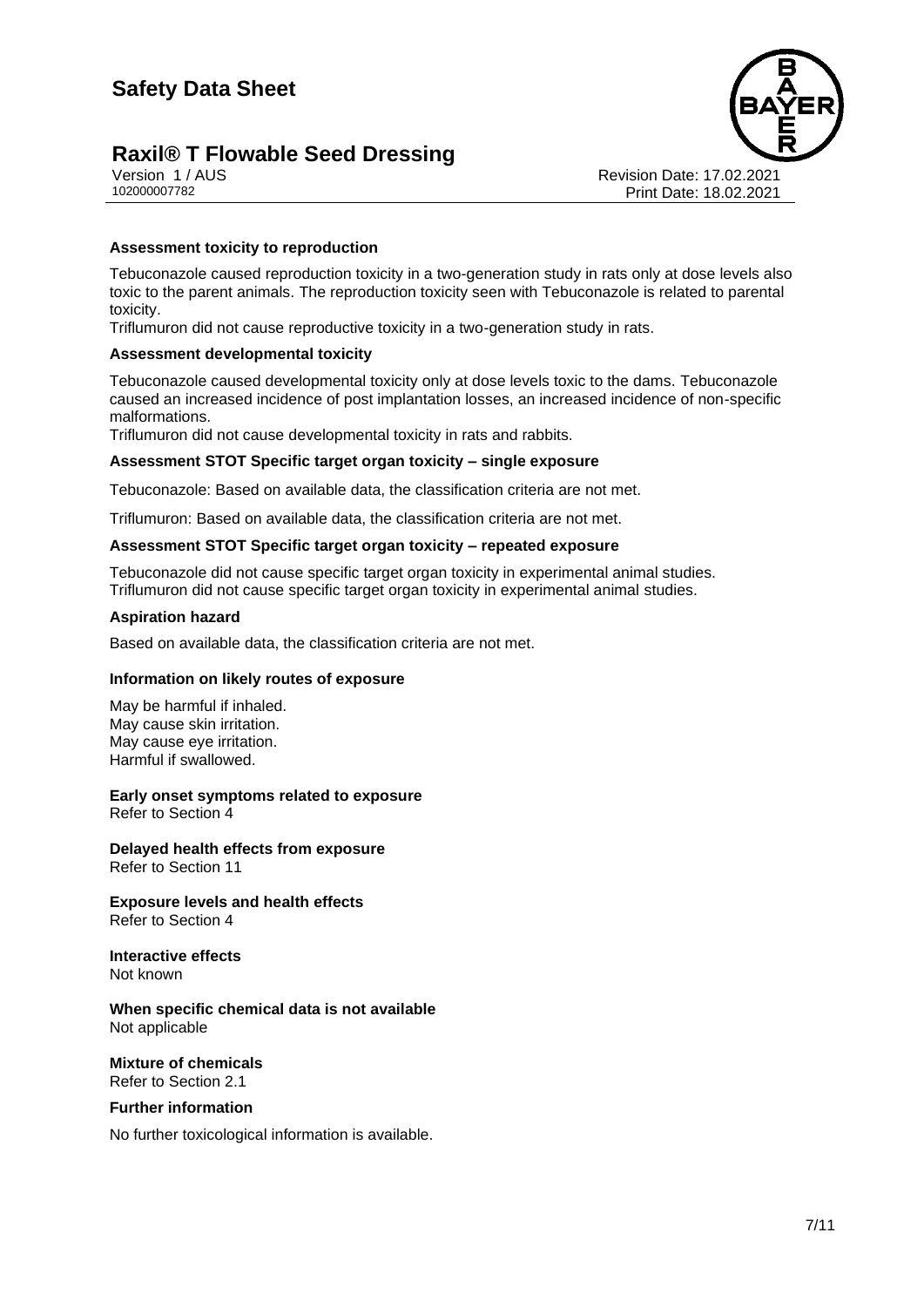### **Raxil® T Flowable Seed Dressing 8/11**



Version 1 / AUS Revision Date: 17.02.2021 102000007782 Print Date: 18.02.2021

### **SECTION 12. ECOLOGICAL INFORMATION**

| <b>12.1 Toxicity</b>                        |                                                                                                                                                                                                                                                                                     |
|---------------------------------------------|-------------------------------------------------------------------------------------------------------------------------------------------------------------------------------------------------------------------------------------------------------------------------------------|
| <b>Toxicity to fish</b>                     | LC50 (Lepomis macrochirus (Bluegill sunfish)) 5.7 mg/l<br>Exposure time: 96 h<br>The value mentioned relates to the active ingredient tebuconazole.                                                                                                                                 |
|                                             | LC50 (Oncorhynchus mykiss (rainbow trout)) 4.4 mg/l<br>Exposure time: 96 h<br>The value mentioned relates to the active ingredient tebuconazole.                                                                                                                                    |
|                                             | LC50 (Oncorhynchus mykiss (rainbow trout)) > 320 mg/l<br>Exposure time: 96 h<br>The value mentioned relates to the active ingredient triflumuron.                                                                                                                                   |
| <b>Toxicity to aquatic</b><br>invertebrates | EC50 (Daphnia magna (Water flea)) 4.2 mg/l<br>Exposure time: 48 h<br>The value mentioned relates to the active ingredient tebuconazole.<br>EC50 (Daphnia magna (Water flea)) 0.225 mg/l<br>Exposure time: 49 h<br>The value mentioned relates to the active ingredient triflumuron. |
| <b>Toxicity to aquatic plants</b>           | EC50 (Raphidocelis subcapitata (freshwater green alga)) 3.8 mg/l<br>Exposure time: 72 h<br>The value mentioned relates to the active ingredient tebuconazole.                                                                                                                       |
|                                             | EC50 (Desmodesmus subspicatus (green algae)) > 25 mg/l<br>Exposure time: 96 h<br>The value mentioned relates to the active ingredient triflumuron.                                                                                                                                  |
| <b>Toxicity to other organisms</b>          | LD50 (Colinus virginianus (Bobwhite quail)) 1,988 mg/kg<br>The value mentioned relates to the active ingredient tebuconazole.                                                                                                                                                       |
|                                             | LD50 (Coturnix japonica (Japanese quail)) 2,912 mg/kg<br>The value mentioned relates to the active ingredient tebuconazole.                                                                                                                                                         |
|                                             | LD50 (Colinus virginianus (Bobwhite quail)) 561 mg/kg<br>The value mentioned relates to the active ingredient triflumuron.                                                                                                                                                          |
| 12.2 Persistence and degradability          |                                                                                                                                                                                                                                                                                     |
| <b>Biodegradability</b>                     | Tebuconazole:<br>Not rapidly biodegradable<br>Triflumuron:<br>Not rapidly biodegradable                                                                                                                                                                                             |
| Koc                                         | Tebuconazole: Koc: 769<br>Triflumuron: Koc: 8601                                                                                                                                                                                                                                    |
| 12.3 Bioaccumulative potential              |                                                                                                                                                                                                                                                                                     |
| <b>Bioaccumulation</b>                      | Tebuconazole: Bioconcentration factor (BCF) 35 - 59<br>Does not bioaccumulate.<br>Triflumuron: Bioconcentration factor (BCF) 612<br>Does not bioaccumulate.                                                                                                                         |
| 12.4 Mobility in soil                       |                                                                                                                                                                                                                                                                                     |
| <b>Mobility in soil</b>                     | Tebuconazole: Slightly mobile in soils<br>Triflumuron: Immobile in soil                                                                                                                                                                                                             |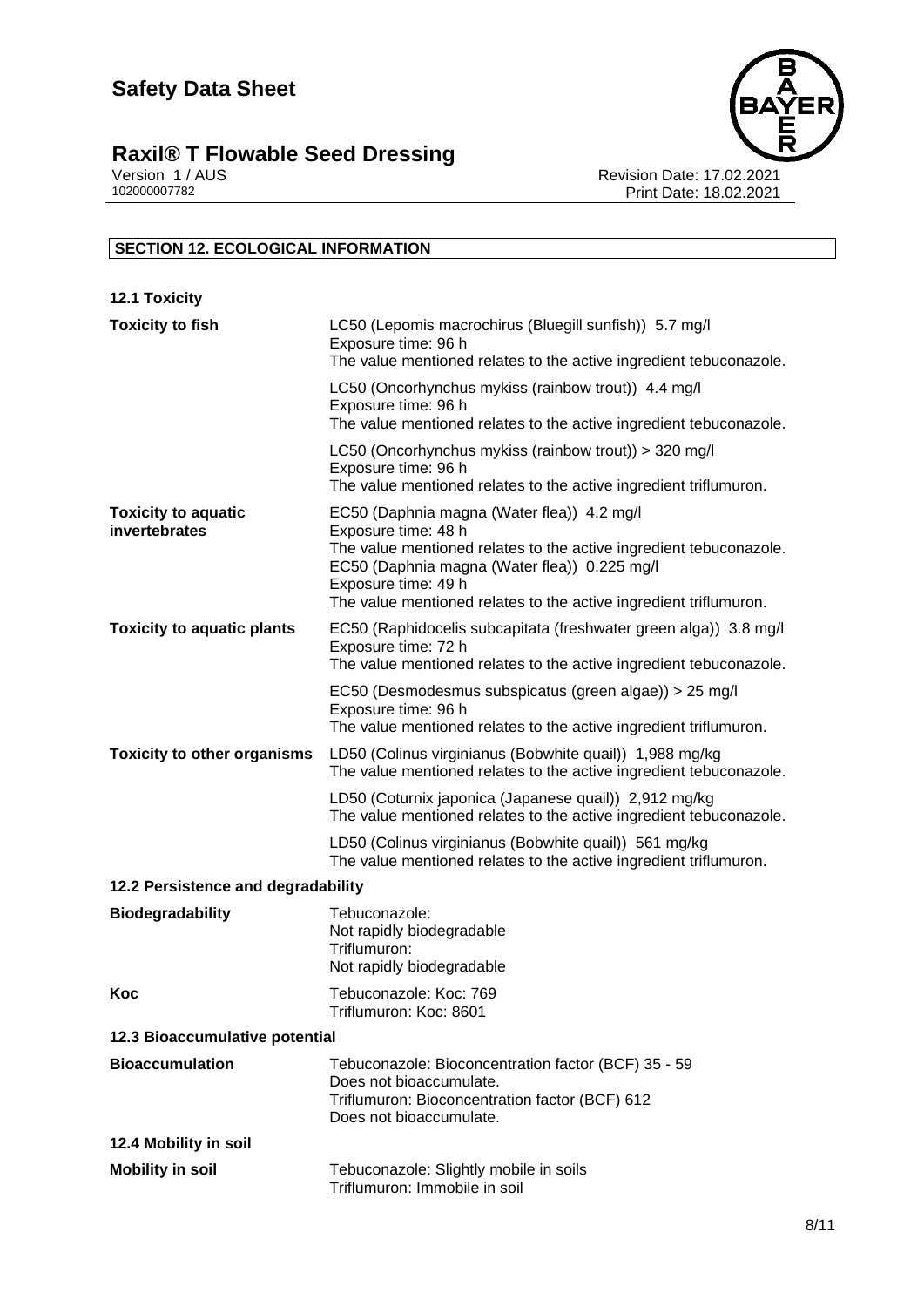## **Raxil® T Flowable Seed Dressing**





Version 1 / AUS Revision Date: 17.02.2021 Print Date: 18.02.2021

#### **12.5 Other adverse effects**

**Additional ecological information**

No other effects to be mentioned.

#### **SECTION 13. DISPOSAL CONSIDERATIONS**

Refillable containers:

If tamper evident seals are broken prior to initial use then the integrity of the contents cannot be assured. Empty container by pumping through dry-break connection system. Do not attempt to breach the valve system or the filling point, or contaminate the container with water or other products. Ensure that the coupler, pump, meter and hoses are disconnected, triple rinsed and drained after each use. When empty, or contents no longer required, return the container to the point of purchase. This container remains the property of Bayer CropScience Pty Ltd.

Triple-rinse containers before disposal. Add rinsings to spray tank. Do not dispose of undiluted chemicals on site. If recycling, replace cap and return clean containers to recycler or designated collection point. If not recycling, break, crush, or puncture and deliver empty packaging to an approved waste management facility. If an approved waste management facility is not available, bury the empty packaging 500 mm below the surface in a disposal pit specifically marked and set up for this purpose, clear of waterways, desirable vegetation and tree roots, in compliance with relevant Local, State or Territory government regulations. Do not burn empty containers or product.

Do not reuse container for any other purpose.

#### **SECTION 14. TRANSPORT INFORMATION**

#### **ADG**

| UN number                  | 3082                                                   |
|----------------------------|--------------------------------------------------------|
| Transport hazard class(es) | 9                                                      |
| <b>Subsidiary Risk</b>     | None                                                   |
| Packaging group            | Ш                                                      |
| Description of the goods   | ENVIRONMENTALLY HAZARDOUS SUBSTANCE, LIQUID,<br>N.O.S. |
|                            | (TRIFLUMURON SOLUTION)                                 |
| Hazchem Code               | $\cdot 37$                                             |

AU01: Environmentally Hazardous Substances meeting the descriptions of UN 3077 or UN 3082 are not subject to this Code when transported by road or rail in;

a) packagings that do not incorporate a receptacle exceeding 500 kg(L); or

b) IBCs

#### **IMDG**

|             | UN number                  | 3082                                                   |
|-------------|----------------------------|--------------------------------------------------------|
|             | Transport hazard class(es) | 9                                                      |
|             | <b>Subsidiary Risk</b>     | None                                                   |
|             | Packaging group            | Ш                                                      |
|             | Marine pollutant           | <b>YES</b>                                             |
|             | Description of the goods   | ENVIRONMENTALLY HAZARDOUS SUBSTANCE, LIQUID,<br>N.O.S. |
|             |                            | (TRIFLUMURON SOLUTION)                                 |
| <b>IATA</b> |                            |                                                        |
|             | UN number                  | 3082                                                   |
|             | Transport hazard class(es) | 9                                                      |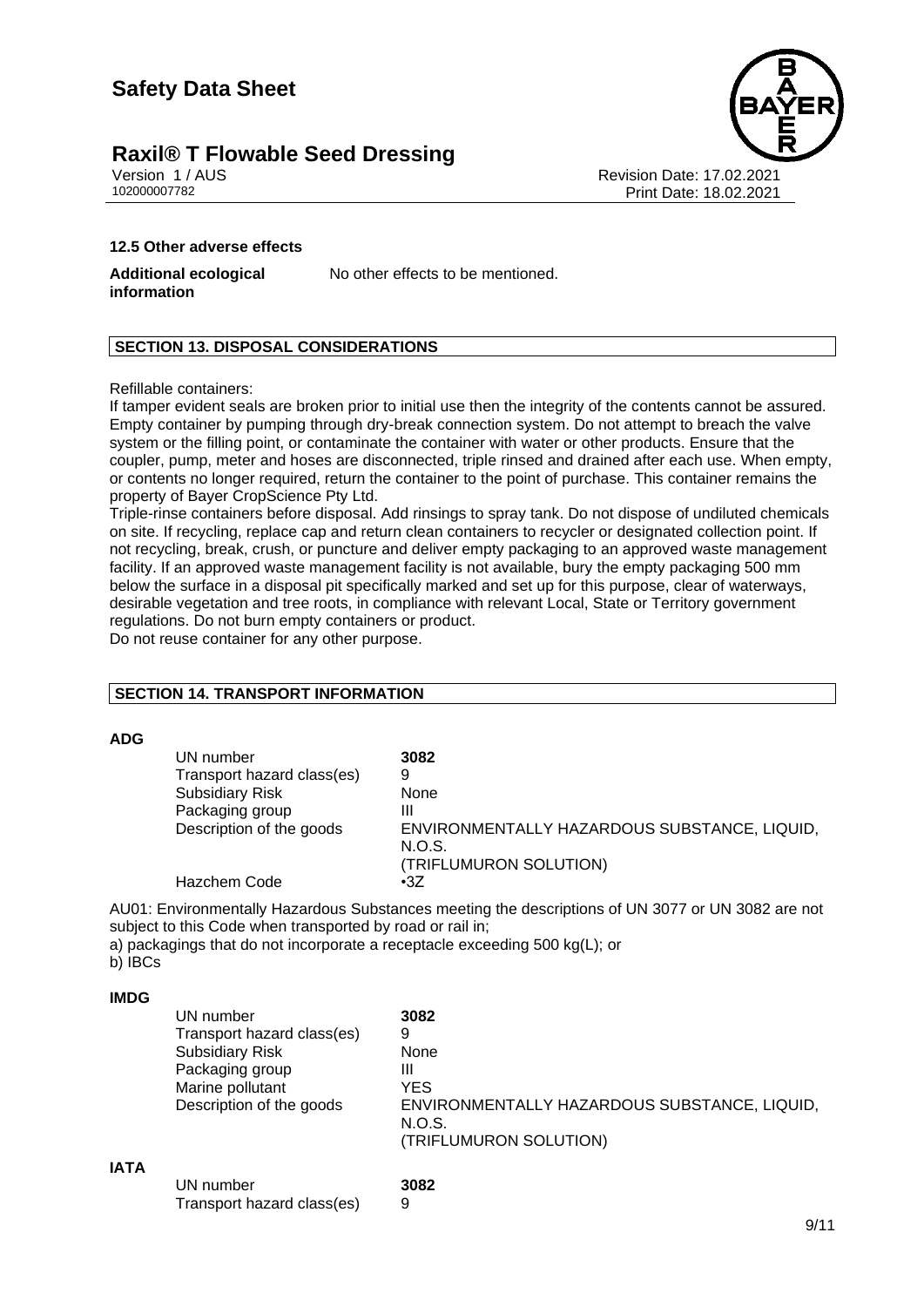## **Raxil® T Flowable Seed Dressing**



Version 1 / AUS<br>10200007782<br>Print Date: 18.02.2021 Print Date: 18.02.2021

Subsidiary Risk None Packaging group **III** Environm. Hazardous Mark YES Description of the goods ENVIRONMENTALLY HAZARDOUS SUBSTANCE, LIQUID, N.O.S. (TRIFLUMURON SOLUTION )

#### **SECTION 15. REGULATORY INFORMATION**

Registered according to the Agricultural and Veterinary Chemicals Code Act 1994

Australian Pesticides and Veterinary Medicines Authority approval number: 40408

#### **SUSMP classification (Poison Schedule)**

Schedule 5 (Standard for the Uniform Scheduling of Medicines and Poisons)

#### **SECTION 16. OTHER INFORMATION**

**Trademark information** Raxil® is a Registered Trademark of the Bayer Group.

#### **Abbreviations and acronyms**

| <b>ADN</b>     | European Agreement concerning the International Carriage of Dangerous Goods by<br><b>Inland Waterways</b> |
|----------------|-----------------------------------------------------------------------------------------------------------|
| ADR.           | European Agreement concerning the International Carriage of Dangerous Goods by                            |
|                | Road                                                                                                      |
| <b>ATE</b>     | Acute toxicity estimate                                                                                   |
| AU OEL         | Australia. OELs. (Adopted National Exposure Standards for Atmospheric                                     |
|                | Contaminants in the Occupational Environment)                                                             |
| CAS-Nr.        | <b>Chemical Abstracts Service number</b>                                                                  |
| <b>CEILING</b> | Ceiling Limit Value                                                                                       |
| Conc.          | Concentration                                                                                             |
| EC-No.         | European community number                                                                                 |
| <b>ECx</b>     | Effective concentration to x %                                                                            |
| <b>EINECS</b>  | European inventory of existing commercial substances                                                      |
| <b>ELINCS</b>  | European list of notified chemical substances                                                             |
| EN.            | European Standard                                                                                         |
| EU             | European Union                                                                                            |
| IATA           | International Air Transport Association                                                                   |
| IBC            | International Code for the Construction and Equipment of Ships Carrying Dangerous                         |
|                | Chemicals in Bulk (IBC Code)                                                                              |
| <b>ICx</b>     | Inhibition concentration to x %                                                                           |
| <b>IMDG</b>    | <b>International Maritime Dangerous Goods</b>                                                             |
| LCx            | Lethal concentration to x %                                                                               |
| LDx            | Lethal dose to $\times$ %                                                                                 |
| LOEC/LOEL      | Lowest observed effect concentration/level                                                                |
| <b>MARPOL</b>  | MARPOL: International Convention for the prevention of marine pollution from ships                        |
| N.O.S.         | Not otherwise specified                                                                                   |
| NOEC/NOEL      | No observed effect concentration/level                                                                    |
| OECD           | Organization for Economic Co-operation and Development                                                    |
| <b>OES BCS</b> | OES BCS: Internal Bayer AG, Crop Science Division "Occupational Exposure                                  |